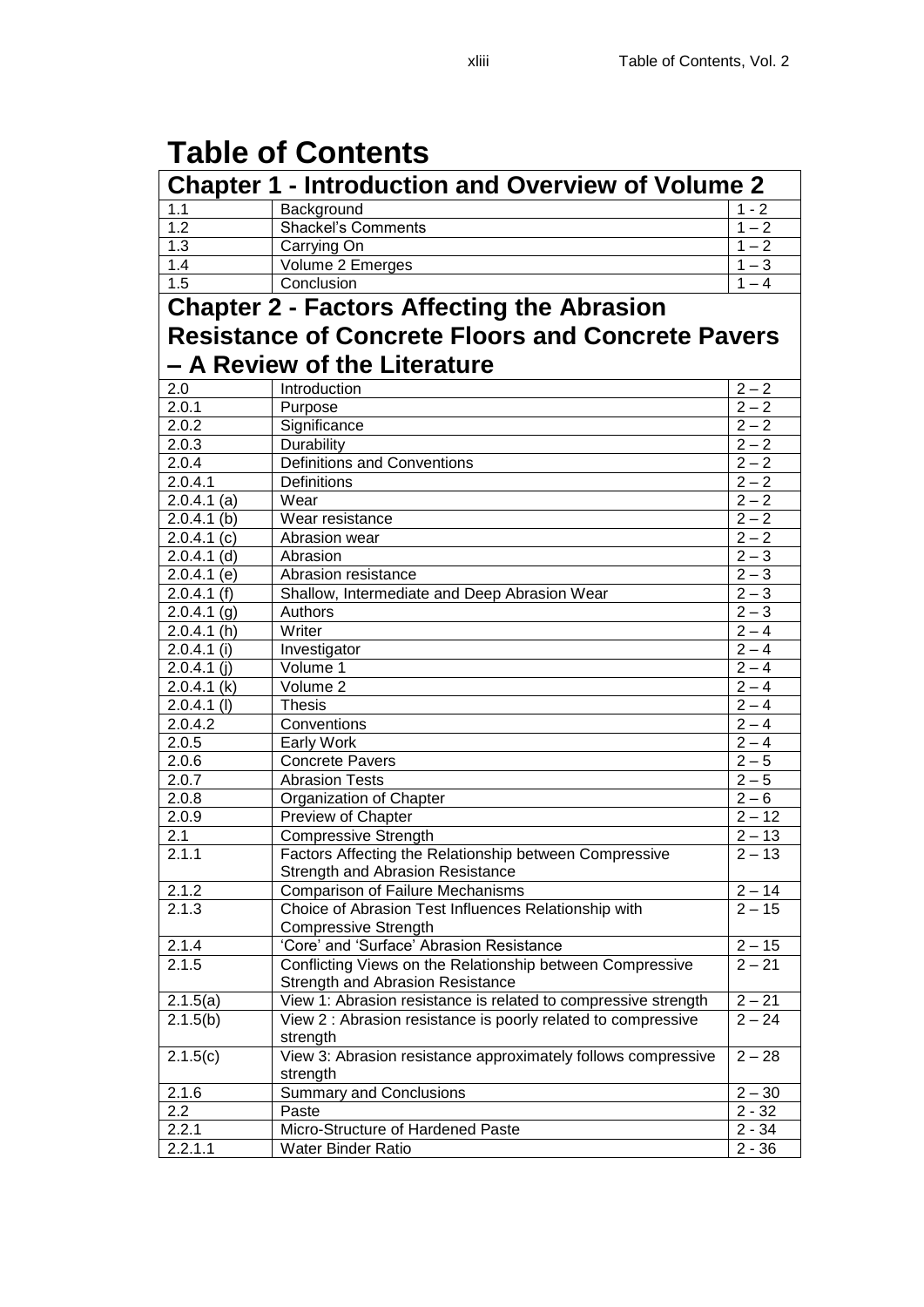| 2.2.1.1(a)             | Influence of w/b on density of microstructure         | $2 - 36$             |
|------------------------|-------------------------------------------------------|----------------------|
| 2.2.1.1(b)             | Influences of w/b on Abrasion Resistance              | $2 - 37$             |
| 2.2.1.1.1              | <b>Water Quantity</b>                                 | $2 - 42$             |
| 2.2.1.1.1.1            | Fine Aggregate                                        | $2 - 43$             |
| 2.2.1.1.1.1(a)         | Grading                                               | $2 - 44$             |
| 2.2.1.1.1.1(b)         | Particle shape                                        | $2 - 46$             |
| 2.2.1.1.1.1(c)         | Surface texture                                       | $2 - 46$             |
| 2.2.1.1.1.1(d)         | Proportioning                                         | $2 - 47$             |
| 2.2.1.1.1.2            | Coarse Aggregate                                      | $2 - 47$             |
| 2.2.1.1.1.2(a)         | Grading                                               | $2 - 47$             |
| 2.2.1.1.1.2(b)         | <b>Size</b>                                           | $2 - 47$             |
| 2.2.1.1.1.2(c)         | Shape                                                 | $2 - 48$             |
| 2.2.1.1.1.2(d)         | Surface texture                                       | $2 - 48$             |
| 2.2.1.1.1.2(e)         | Proportions                                           | $2 - 48$             |
| 2.2.1.1.1.3            | Superplasticizer                                      | $2 - 48$             |
| 2.2.1.1.1.4            | Pigment                                               | $2 - 49$             |
| 2.2.1.1.1.5            | <b>Binder Type</b>                                    | $2 - 50$             |
| 2.2.1.1.1.5(a)         | Fly ash                                               | $2 - 51$             |
| 2.2.1.1.1.5(b)         | Silica Fume                                           | $2 - 51$             |
| 2.2.1.1.1.6            | <b>Water Extraction</b>                               | $2 - 52$             |
| 2.2.1.1.1.6(a)         | Finishing (hand and power)                            | $2 - 52$             |
| 2.2.1.1.1.6(b)         | Vacuum dewatering                                     | $2 - 57$             |
| 2.2.1.1.1.6(c)         | Re-Vibration                                          | $2 - 57$             |
| 2.2.1.1.2              | <b>Binder Quantity</b>                                | $2 - 58$             |
| 2.2.1.1.2(a)           | Increasing cement content promotes increased abrasion | $2 - 58$             |
|                        | resistance                                            |                      |
| 2.2.1.1.2(b)           | Increasing cement content does not increase abrasion  | $2 - 60$             |
|                        | resistance                                            |                      |
|                        |                                                       |                      |
| 2.2.1.2                | <b>Binder Type</b>                                    | $2 - 63$             |
| 2.2.1.2.1              | Fly Ash                                               | $2 - 63$             |
| 2.2.1.2.1(a)           | General benefits                                      | $2 - 63$             |
| 2.2.1.2.1(b)           | Strength contributors                                 | $2 - 63$             |
| 2.2.1.2.1(c)           | Mix design considerations                             | $2 - 64$             |
| 2.2.1.2.1(d)           | Pozzolanic effect                                     | $2 - 64$             |
| 2.2.1.2.1(e)           | Source                                                | $2 - 64$             |
| 2.2.1.2.1(f)           | Fineness                                              | $2 - 65$             |
| 2.2.1.2.1(g)           | Acid attack                                           | $2 - 65$             |
| 2.2.1.2.1(h)           | Effect of replacement level                           | $2 - 65$             |
| 2.2.1.2.1(i)           | Improved abrasion resistance                          | $2 - 66$             |
| 2.2.1.2.1(ii)          | Equivalent abrasion resistance                        | $2 - 66$             |
| 2.2.1.2.1(iii)         | Lower abrasion resistance                             | $2 - 66$             |
| 2.2.1.2.2              | Ground Granulated Blastfurnace Slag                   | $2 - 67$             |
| 2.2.1.2.3              | Silica Fume                                           | $2 - 69$             |
| 2.2.1.2.3(a)           | Physical characteristics                              | $2 - 69$             |
| 2.2.1.2.3(b)           | Mechanisms of enhancement                             | $2 - 69$             |
| 2.2.1.2.3(c)           | Effect of silica fume on abrasion resistance          | $2 - 71$             |
| 2.2.1.2.3(i)           | Substantial improvements to abrasion resistance       | $2 - 71$             |
| 2.2.1.2.3(ii)          | Modest improvements to abrasion resistance            | $2 - 72$             |
| 2.2.1.2.3(iii)         | Reductions in abrasion resistance                     | $2 - 73$             |
| 2.2.1.2.3(d)           | Rate of strength development                          | $2 - 73$             |
| 2.2.1.2.3(e)           | Resistance to acid attack                             | $2 - 73$             |
| 2.2.1.2.3(f)           | Treatment with sulphuric acid                         | $2 - 74$             |
| 2.2.1.2.4              | <b>Ordinary Portland Cement</b>                       | $2 - 74$             |
| 2.2.1.2.5<br>2.2.1.2.6 | Rapid Hardening Portland Cement<br>Polymers           | $2 - 75$<br>$2 - 75$ |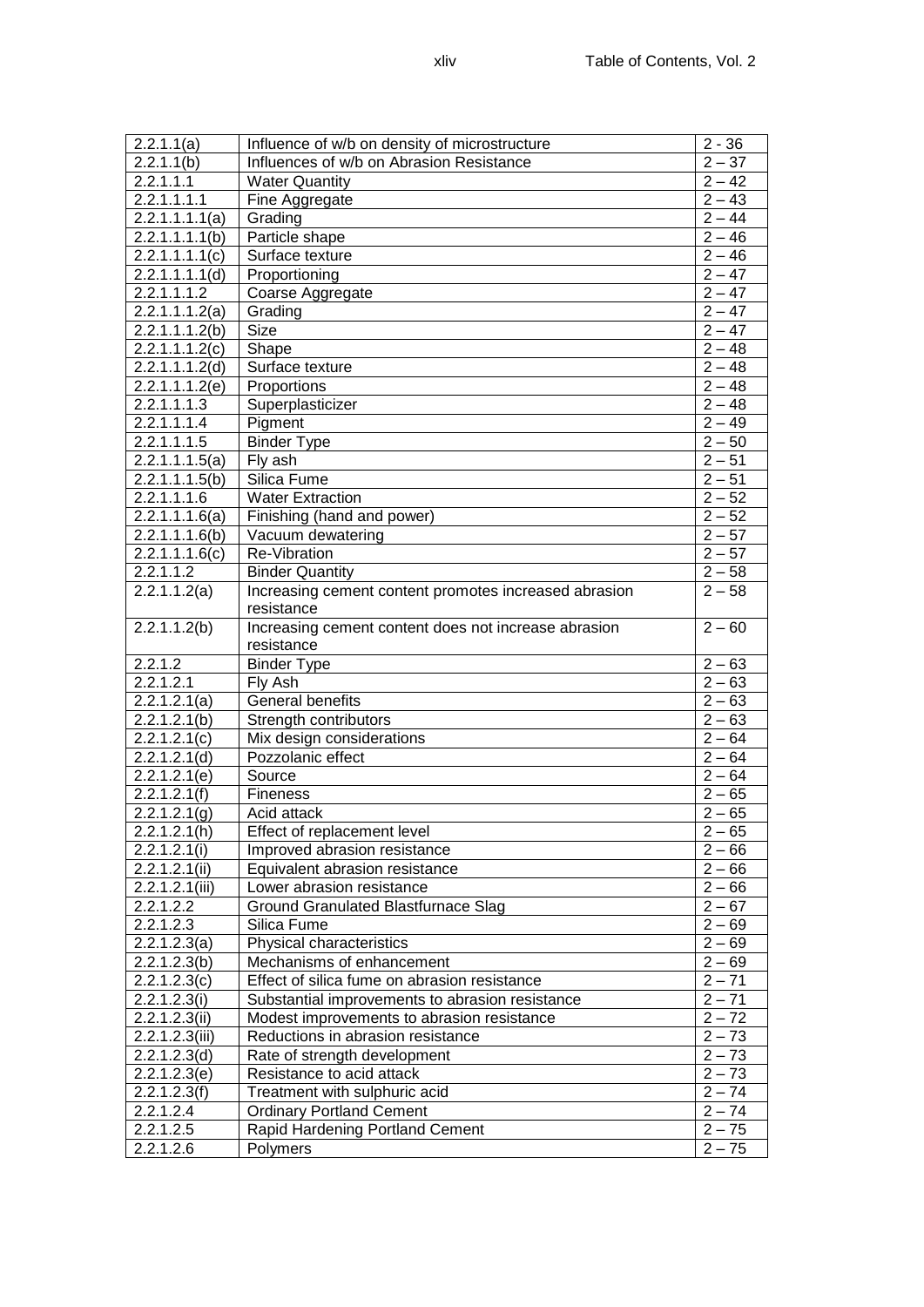| 2.2.1.2.7             | <b>Hydrated Lime</b>                                         | $2 - 78$  |
|-----------------------|--------------------------------------------------------------|-----------|
| 2.2.1.2.8             | <b>Calcium Aluminate Cement</b>                              | $2 - 79$  |
| 2.2.1.2.9             | Summary and Conclusion on 'Binder Type'                      | $2 - 79$  |
| 2.2.1.3               | Curing                                                       | $2 - 80$  |
| 2.2.1.3.1             | <b>Curing Systems</b>                                        | $2 - 80$  |
| 2.2.1.3.1(a)          | Polythene sheeting                                           | $2 - 81$  |
| 2.2.1.3.1(b)          | Wet burlap                                                   | $2 - 82$  |
| 2.2.1.3.1(c)          | Ponding                                                      | $2 - 82$  |
| 2.2.1.3.1(d)          | Curing compounds                                             | $2 - 82$  |
| 2.2.1.3.1(e)          | Air                                                          | $2 - 83$  |
| 2.2.1.3.1(f)          | Heat and steam                                               | $2 - 83$  |
| 2.2.1.3.1.1           | Comparison and relative performance of different curing      | $2 - 84$  |
|                       | systems                                                      |           |
| 2.2.1.3.1.2           | Unexpected results                                           | $2 - 85$  |
| 2.2.1.3.1.3           | Curing of low w/b mixes relative to high w/b mixes           | $2 - 85$  |
| 2.2.1.3.2             | <b>Binder Content</b>                                        | $2 - 86$  |
| 2.2.1.3.3             | <b>Binder Type</b>                                           | $2 - 86$  |
| 2.2.1.3.4             | Age                                                          | $2 - 87$  |
| 2.2.1.3.4(a)          | Duration of curing                                           | $2 - 87$  |
| 2.2.1.3.4(i)          | Abrasion resistance is not related to curing duration        | $2 - 87$  |
| 2.2.1.3.4(ii)         | Abrasion resistance improves with increased curing duration  | $2 - 87$  |
| 2.2.1.3.4(iii)        | Abrasion resistance reduces with increased curing            | $2 - 89$  |
| 2.2.1.3.4(b)          | Early curing is the most important                           | $2 - 89$  |
| 2.2.1.3.4(c)          |                                                              | $2 - 89$  |
|                       | Delayed curing                                               |           |
| 2.2.1.3.4(d)<br>2.2.2 | Summary and Conclusion of 'Age'                              | $2 - 90$  |
|                       | <b>Weathering and Corrosion</b>                              | $2 - 91$  |
| 2.2.2.1               | Freeze/Thaw Damage                                           | $2 - 91$  |
| 2.2.2.2               | Early Frost Damage                                           | $2 - 93$  |
| 2.2.2.3               | <b>Water Corrosion</b>                                       | $2 - 93$  |
| 2.2.2.4               | <b>Chemical Attack</b>                                       | $2 - 94$  |
| 2.2.2.5               | Carbonation                                                  | $2 - 96$  |
| 2.2.2.6               | Wetting and Drying                                           | $2 - 97$  |
| 2.2.2.7               | Influence of Abrasion Resistance on Weathering               | $2 - 98$  |
| 2.2.2.7(a)            | <b>Acid Attack</b>                                           | $2 - 98$  |
| 2.2.2.7(b)            | Water                                                        | $2 - 98$  |
| 2.2.2.7(c)            | Freeze/Thaw                                                  | $2 - 99$  |
| 2.2.2.7(d)            | Carbonation                                                  | $2 - 99$  |
| 2.2.2.7(e)            | <b>Wetting and Drying</b>                                    | $2 - 99$  |
| 2.2.2.8               | Conclusion to 'Weathering and Corrosion'                     | $2 - 100$ |
| 2.3                   | Voids                                                        | $2 - 101$ |
| 2.3.1                 | Introduction                                                 | $2 - 101$ |
| 2.3.2                 | An Expression for Strength Including Influence of Air Voids  | $2 - 101$ |
| 2.3.3                 | The Influence of Paste on Entrapped Voids                    | $2 - 105$ |
| 2.3.3.1               | Effect of Consistency on Entrapped Voids                     | $2 - 105$ |
| 2.3.3.2               | Effect of Relative Proportioning of Paste on Entrapped Voids | $2 - 106$ |
| 2.3.4                 | The Influence of Compactive Effort on Entrapped Voids        | $2 - 107$ |
| 2.3.5                 | <b>Air Entrained Voids</b>                                   | $2 - 108$ |
| 2.3.6                 | A Model Linking Abrasion Resistance to Voids                 | $2 - 109$ |
| 2.3.7                 | <b>Summary and Conclusion</b>                                | $2 - 110$ |
| 2.4                   | Aggregates                                                   | $2 - 111$ |
| 2.4.1                 | Fine Aggregate                                               | $2 - 113$ |
| 2.4.1.1               | Hardness and Type                                            | $2 - 113$ |
| 2.4.1.1(a)            | Position 1: Aggregate hardness/softness influences abrasion  | $2 - 113$ |
|                       | resistance                                                   |           |
| 2.4.1.1(b)            | Position 2: There is no clear relationship between aggregate | $2 - 115$ |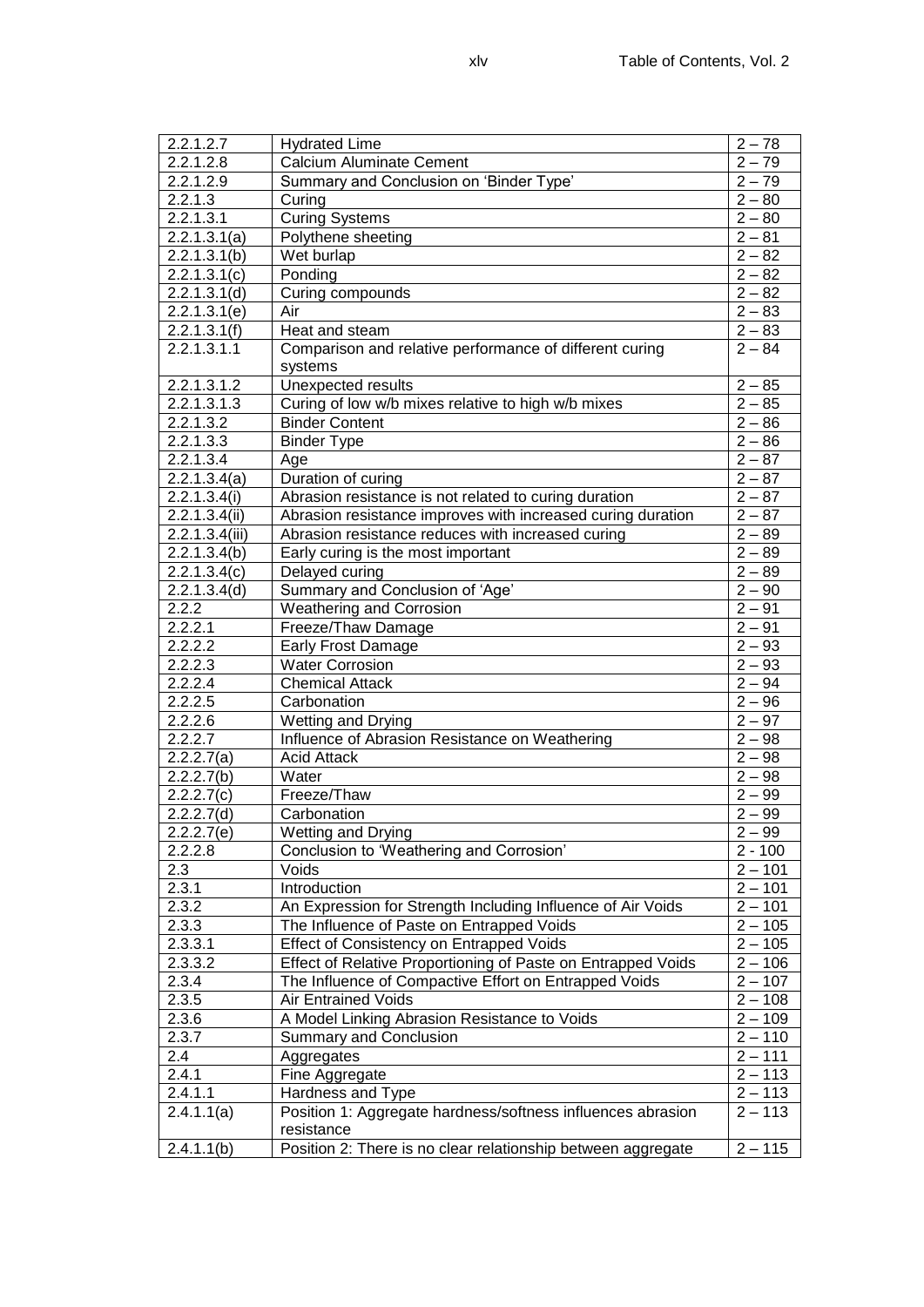|              | hardness and abrasion resistance                              |                      |
|--------------|---------------------------------------------------------------|----------------------|
| 2.4.1.2      | Soundness                                                     | $2 - 116$            |
| 2.4.1.3      | <b>Grading and Particle Size</b>                              | $2 - 117$            |
| 2.4.1.3(a)   | Fine sands have higher abrasion resistance                    | $2 - 117$            |
| 2.4.1.3(b)   | Coarse sands have higher abrasion resistance                  | $2 - 117$            |
| 2.4.1.3(c)   | Coarse and fine sands are equally good                        | $2 - 117$            |
| 2.4.1.3(d)   | Sands must be well graded                                     | $2 - 117$            |
| 2.4.1.3(e)   | There should not be excessive fine material                   | $2 - 118$            |
| 2.4.1.3(f)   | Some sub 75 micron material promotes fine filler effect       | $2 - 118$            |
| 2.4.1.4      | Shape and Texture                                             | $2 - 118$            |
| 2.4.1.5      | Volume Fraction Relative to Paste                             | $2 - 119$            |
| 2.4.2        | Coarse Aggregate                                              | $2 - 123$            |
| 2.4.2.1      | Hardness and Type                                             | $2 - 123$            |
| 2.4.2.1(a)   | Position 1 : Abrasion resistance is a function of the coarse  | $\overline{2}$ – 123 |
|              | aggregate's hardness                                          |                      |
| 2.4.2.1(b)   | Position 2 : Abrasion resistance does not depend on aggregate | $2 - 128$            |
|              | hardness/type                                                 |                      |
| 2.4.2.1(c)   | Position 3 : The hardness of the coarse aggregate is of no    | $2 - 132$            |
|              | concern                                                       |                      |
| 2.4.2.1(d)   | Overall Conclusion to Type and Hardness                       | $2 - 133$            |
| 2.4.2.2      | Grading                                                       | $2 - 133$            |
| 2.4.2.3      | <b>Size</b>                                                   | $2 - 134$            |
| 2.4.2.4      | Volume Fraction Relative to Sand                              | $2 - 135$            |
| 2.5          | Aggregate/Paste Bond                                          | $2 - 139$            |
| 2.5.1        | <b>Failure Mechanisms</b>                                     | $2 - 139$            |
| 2.5.1(a)     | Failure mechanism in compression                              | $2 - 139$            |
| 2.5.1(b)     | Proposed failure mechanism in abrasion wear                   | $2 - 139$            |
| 2.5.1(c)     | Relative contribution of the transition zone                  | $2 - 140$            |
| 2.5.1(d)     | Consideration of abrasion forces                              | $2 - 140$            |
| 2.5.2        | <b>Quality of Paste</b>                                       | $2 - 141$            |
| 2.5.2.1      | Porosity                                                      | $2 - 141$            |
| 2.5.2(a)     | <b>Transition Zone Structure</b>                              | $2 - 142$            |
| 2.5.2(b)     | <b>Improving Paste Porosity</b>                               | $2 - 142$            |
| 2.5.3        | Aggregate                                                     | $2 - 144$            |
| 2.5.4        | Conclusion                                                    | $2 - 144$            |
| 2.6          | <b>Surface Treatments</b>                                     | $2 - 145$            |
| 2.6.1        | Dry shakes                                                    | $2 - 146$            |
| 2.6.1.1      | <b>Metallic Dry Shakes</b>                                    | $2 - 147$            |
| 2.6.1.1.1    | <b>Metals</b>                                                 | $2 - 147$            |
| 2.6.1.1.2    | Alloys                                                        | $2 - 147$            |
| 2.6.1.2      | Non-Metallic Dry Shakes                                       | $2 - 147$            |
| 2.6.1.2.1    | Natural                                                       | $2 - 147$            |
| 2.6.1.2.1(a) | Silica                                                        | $2 - 147$            |
| 2.6.1.2.1(b) | Quartz                                                        | $2 - 148$            |
| 2.6.1.2.2    | Synthetic                                                     | $2 - 148$            |
| 2.6.1.2.3    | <b>Pure Cement</b>                                            | $2 - 148$            |
| 2.6.1.2.4    | <b>Relative Performance</b>                                   | $2 - 148$            |
| 2.6.2        | Fresh-on-Fresh Toppings                                       | $2 - 150$            |
| 2.6.3        | <b>Concrete Overlays</b>                                      | $2 - 152$            |
| 2.6.4        | Tiling                                                        | $2 - 153$            |
| 2.6.5        | <b>Liquid Applied Surface Treatments</b>                      | $2 - 154$            |
| 2.6.5.1      | <b>Reactive Hardeners</b>                                     | $2 - 154$            |
| 2.6.5.2      | <b>In-Surface Sealers</b>                                     | $2 - 156$            |
| 2.6.5.3      | Sealers for Resisting Water Penetration                       | $2 - 156$            |
| 2.6.5.4      | Conclusion                                                    | $2 - 158$            |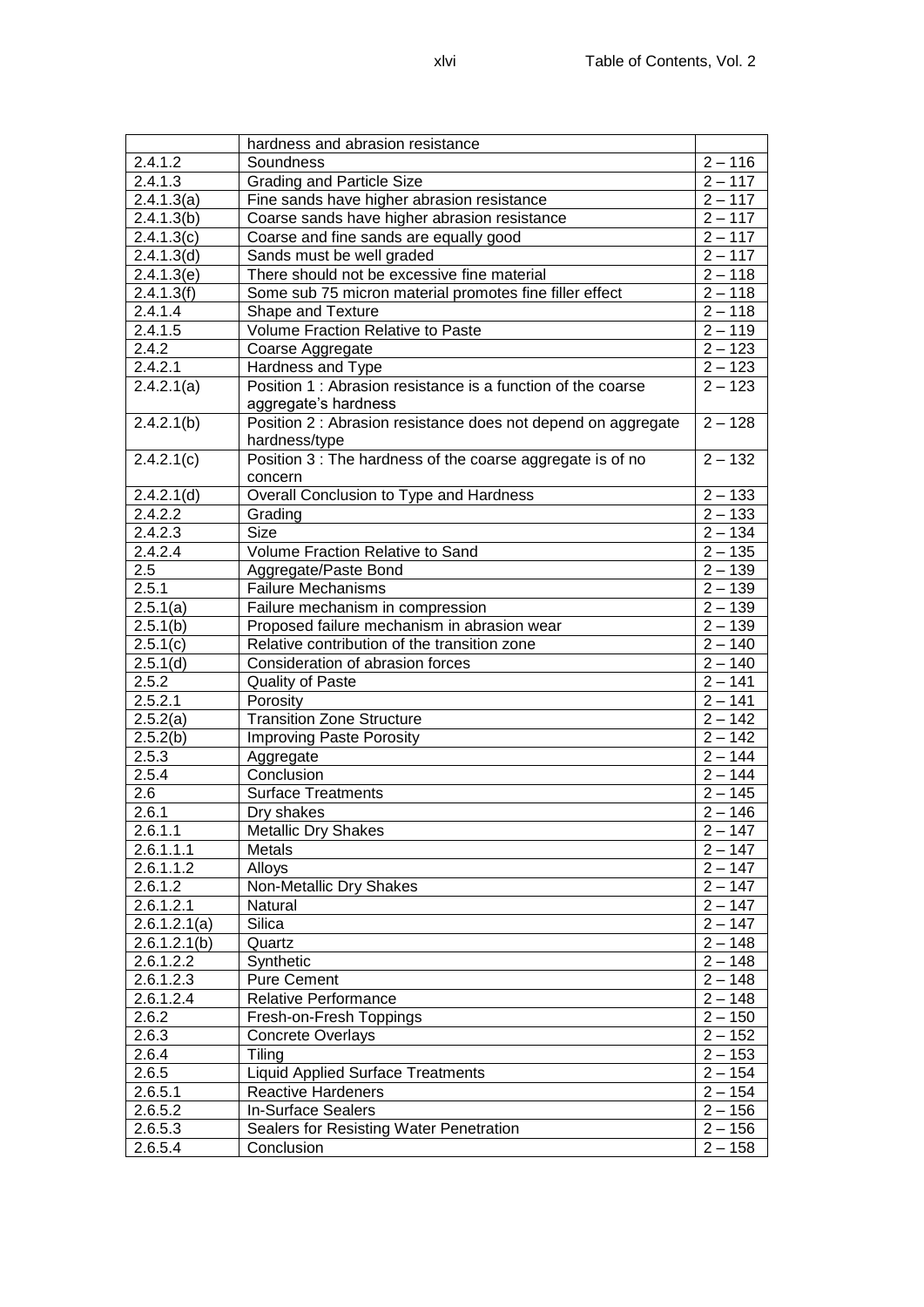| 2.6.6                   | <b>Coatings and Sacrificial Coatings</b>                   | $2 - 159$           |
|-------------------------|------------------------------------------------------------|---------------------|
| 2.6.6(a)                | Background                                                 | $2 - 159$           |
| 2.6.6(b)                | Requirements of an overlay                                 | $2 - 159$           |
| 2.6.6(c)                | Performance of various coatings                            | $2 - 160$           |
| 2.6.7                   | Polymer Impregnated Concrete and Coatings                  | $2 - 162$           |
| 2.6.8                   | <b>Surface Grinding</b>                                    | $2 - 163$           |
| 2.6.9                   | Relative Effectiveness of Various Surface Treatments       | $2 - 164$           |
| 2.6.9.1                 | <b>Ranking of Surface Treatments</b>                       | $2 - 164$           |
| 2.7                     | <b>Fibres</b>                                              | $2 - 166$           |
| 2.7.1                   | <b>Fibres Reduce Cracking</b>                              | $2 - 166$           |
| 2.7.1(a)                | <b>Steel Fibres</b>                                        | $2 - 166$           |
| 2.7.1(b)                | <b>Carbon Fibres</b>                                       | $2 - 167$           |
| 2.7.2                   | Fibres are Ineffective or Increase Cracking                | $2 - 167$           |
| 2.7.3                   | Hard Aggregate Effect                                      | $2 - 168$           |
| 2.7.4                   | Conclusion                                                 | $2 - 168$           |
| 2.8                     | <b>Moisture Conditioning</b>                               | $2 - 169$           |
| 2.9                     | <b>Surface Cracks</b>                                      | $2 - 172$           |
| 2.10                    | Temperature                                                | $2 - 174$           |
| 2.10.1                  | Low Temperatures                                           | $2 - 174$           |
| 2.10.2                  | <b>High Temperatures</b>                                   | $2 - 174$           |
| 2.11                    | Influence of Test Method                                   | $2 - 176$           |
| 2.12                    | Conclusion                                                 | $2 - 177$           |
| 2.12.1                  | Simple Philosophy of Abrasion Resistance                   | $2 - 177$           |
|                         | <b>Chapter 3 - Mechanisms of Abrasion Wear</b>             |                     |
| 3.1                     | <b>Introduction</b>                                        | $3 - 2$             |
| 3.2                     | Background                                                 | $3 - 2$             |
| 3.2.1                   | Surface Topography                                         | $3 - 2$             |
| 3.2.2                   | <b>Contact Between Surfaces</b>                            | $3 - 3$             |
| 3.2.3                   | Hardness                                                   | $3 - 4$             |
| 3.2.3.1                 | <b>Indentation Hardness</b>                                | $3 - 4$             |
| 3.2.3.1(a)              | Vickers hardness                                           | $3 - 4$             |
| 3.2.3.1(b)              | <b>Brinell hardness</b>                                    | $3 - 4$             |
| 3.2.3.1(c)              | Rockwell hardness                                          | $3 - 4$             |
| 3.2.3.1(d)              | Shore hardness                                             | $3 - 5$             |
| 3.2.3.2                 | <b>Sliding Hardness</b>                                    | $3 - 5$             |
| 3.2.3.3                 | Impact Hardness                                            | $3 - 6$             |
| 3.2.3.4                 | Influences of Hardness on Abrasion Resistance in Different | $3 - 7$             |
|                         | Materials                                                  |                     |
| 3.2.3.4(a)              | Ceramics                                                   | $3 - 7$             |
| $\overline{3.2.3.4(b)}$ | Metals                                                     | $\frac{1}{3}$ – 7   |
| $\overline{3.2.3.4(c)}$ | Steel alloys                                               | $3 - 7$             |
| 3.2.3.4(d)              | Polymers                                                   | $3 - 7$             |
| 3.2.4                   | Toughness                                                  | $\overline{3} - 8$  |
| 3.2.5                   | Particle Size                                              | $\overline{3} - 9$  |
| 3.2.6                   | A Final Word on Hardness                                   | $\overline{3} - 10$ |
| 3.2.7                   | Sectional Summary and Conclusion                           | $\overline{3} - 10$ |
| 3.3                     | Wear Induced by Normal Compression                         | $\overline{3} - 11$ |
| 3.3.1                   | Adhesion                                                   | $\overline{3}$ – 12 |
| 3.3.2                   | <b>Elastic Deformation</b>                                 | $3 - 13$            |
| 3.3.2.1                 | Smooth-Surface Contact                                     | $\overline{3}$ – 13 |
| 3.3.2.2                 | <b>Blunt-Object Contact</b>                                | $\overline{3}$ – 14 |
| 3.3.3                   | <b>Plastic Deformation</b>                                 | $3 - 16$            |
| 3.3.4                   | <b>Cone Cracks</b>                                         | $3 - 19$            |
| 3.3.5                   | <b>Lateral Cracks</b>                                      | $3 - 20$            |
| 3.3.6                   | <b>Axial Cracks</b>                                        | $3 - 22$            |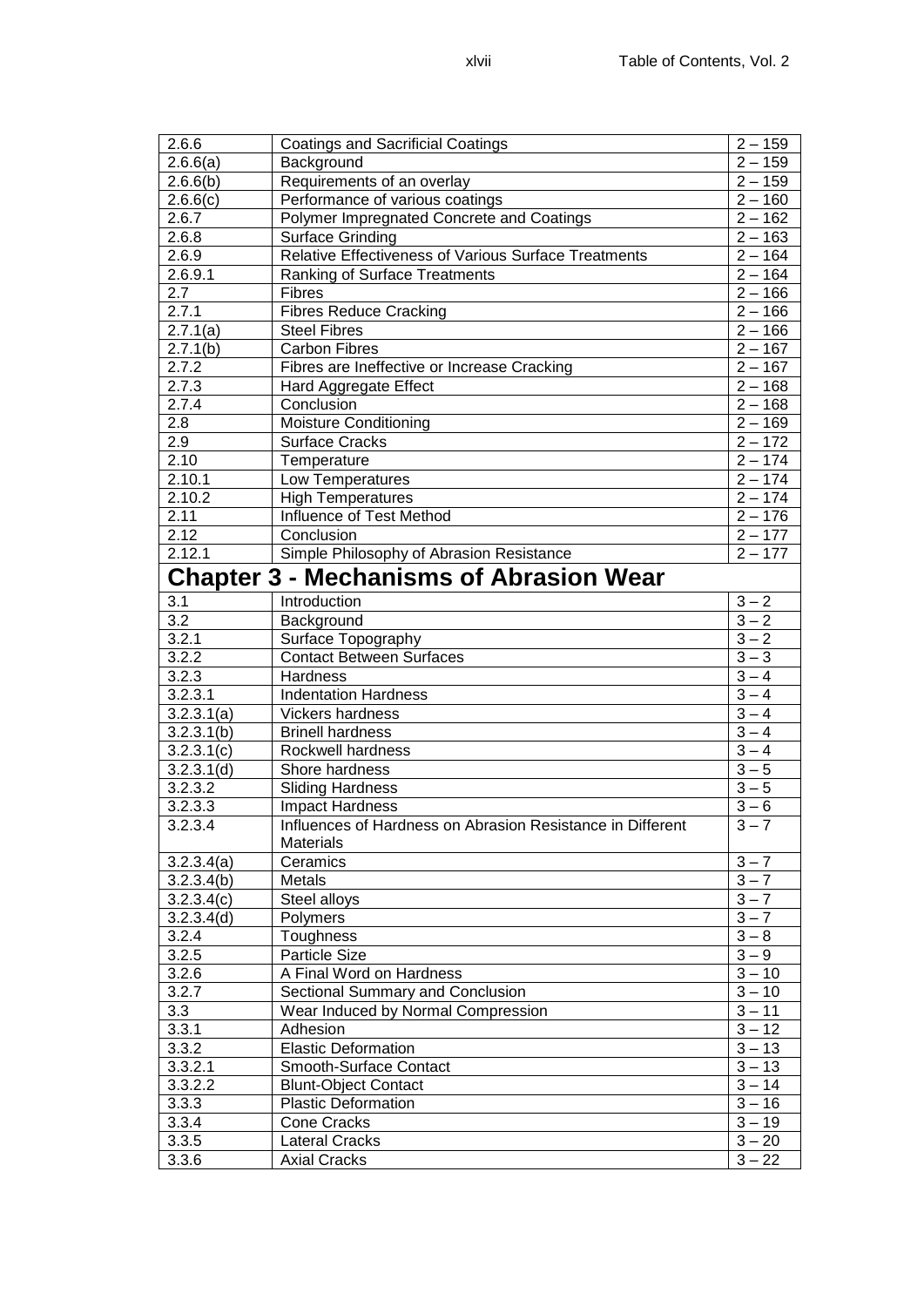| 3.3.6.1                                             | Introduction                                                 | $3 - 22$                                   |
|-----------------------------------------------------|--------------------------------------------------------------|--------------------------------------------|
| 3.3.6.2                                             | <b>Crack Initiation and Fracture</b>                         | $3 - 23$                                   |
| 3.3.6.3                                             | Measurements of Crack Initiation and Propagation             | $3 - 23$                                   |
| 3.3.6.4                                             | The Stages of Cracking in Concrete                           | $3 - 23$                                   |
| 3.3.6.4(a)                                          | Stage I - Crack initiation                                   | $3 - 24$                                   |
| 3.3.6.4(b)                                          | Stage II - Stable crack propagation                          | $3 - 24$                                   |
| 3.3.6.4(c)                                          | Stage III - Unstable crack propagation                       | $3 - 25$                                   |
| 3.3.6.5                                             | Mechanisms of Cracking in Concrete                           | $3 - 25$                                   |
| 3.3.6.6                                             | Relationship between State of Stress and Abrasion Resistance | $3 - 27$                                   |
| 3.3.6.6(a)                                          | Uniaxial tension                                             | $3 - 27$                                   |
| 3.3.6.6(b)                                          | Uniaxial compression                                         | $3 - 27$                                   |
| 3.3.6.6(c)                                          | Triaxial compression                                         | $3 - 27$                                   |
| 3.3.6.7                                             | Boussinesq's Equations                                       | $3 - 27$                                   |
| 3.3.6.7(a)                                          | Boussinesq's Equations for a point load                      | $3 - 28$                                   |
| 3.3.6.7(b)                                          | Boussinesq's for an uniformly distributed load               | $3 - 30$                                   |
| 3.3.6.8                                             | Sectional Summary and Conclusion                             | $3 - 32$                                   |
| 3.3.7                                               | Hard Particle Effect                                         | $3 - 33$                                   |
| 3.3.8                                               | <b>Sectional Summary</b>                                     | $3 - 34$                                   |
| 3.4                                                 | Wear Induced by Lateral Sliding                              | $3 - 35$                                   |
| 3.4.1                                               | Friction                                                     | $3 - 35$                                   |
| 3.4.2                                               | <b>Sliding Adhesion</b>                                      | $3 - 37$                                   |
| 3.4.3                                               | <b>Elastic Deformation from Sliding</b>                      | $3 - 38$                                   |
| 3.4.4                                               | Plastic Deformation from Sliding                             | $3 - 39$                                   |
| 3.4.5                                               | Semi-Cone Cracks from Sliding                                | $3 - 41$                                   |
|                                                     |                                                              | $3 - 42$                                   |
| 3.4.6                                               | <b>Lateral Cracks from Sliding</b>                           | $3 - 43$                                   |
| 3.4.7                                               | Axial Cracks from Sliding                                    |                                            |
| 3.4.8                                               | <b>Sliding Hard Particles</b>                                | $3 - 43$<br>$3 - 44$                       |
| 3.4.9                                               | Shear Failure in Concrete                                    | $\overline{3} - 44$                        |
| 3.4.9(a)                                            | Pure and Simple Shear                                        | $\overline{3} - 45$                        |
| 3.4.9(b)                                            | <b>Combined Shear and Compression</b>                        | $\overline{3} - 45$                        |
| 3.4.9(c)                                            | <b>Bending Stresses</b>                                      |                                            |
| 3.4.10                                              | <b>Other Wear Mechanisms</b>                                 | $\overline{3} - 46$<br>$\overline{3} - 47$ |
| 3.4.11                                              | Other Factors affecting Shear Strength and Abrasion Wear     | $\overline{3} - 47$                        |
| 3.4.12                                              | Sectional Summary and Conclusion                             |                                            |
| 3.5<br>3.5.1                                        | <b>Common Applications</b>                                   | $3 - 48$                                   |
|                                                     | Applied Loads Consisting of Pure Compression                 | $3 - 50$                                   |
| 3.5.1(1)                                            | Tyre - Motionless                                            | $3 - 50$                                   |
| 3.5.1(2)                                            | Heel - Motionless                                            | $3 - 50$                                   |
| 3.5.1(3)                                            | Base plate - Motionless                                      | $3 - 51$                                   |
| 3.5.1(4)                                            | <b>Hard Particle Effect - Motionless</b>                     | $3 - 51$                                   |
| 3.5.2                                               | Applied Loads Consisting of Lateral Sliding                  | 3<br>$-53$                                 |
| 3.5.2(5)                                            | Tyre - Sliding                                               | 3<br>$-53$                                 |
| 3.5.2(5a)                                           | Pneumatic tyre                                               | 3<br>- 53                                  |
| 3.5.2(5b)                                           | Solid rubber tyre                                            | 3<br>- 53                                  |
| 3.5.2(6)                                            | Heel - Sliding                                               | 3<br>- 54                                  |
| 3.5.2(7)                                            | Base plate - Sliding                                         | 3<br>$-54$                                 |
| 3.5.2(8)                                            | Hard Particle - Sliding                                      | 3<br>$-55$                                 |
| 3.5.2(8a)                                           | Grit under base plate                                        | 3<br>$-55$                                 |
| 3.5.3(8b)                                           | Grit under man                                               | $3 - 55$                                   |
| 3.5.3(8c)                                           | Grit under child                                             | 3<br>$-55$                                 |
| 3.5.3                                               | <b>Effectiveness of Lateral Compression</b>                  | 3<br>$-56$                                 |
| 3.6                                                 | Summary and Conclusion to Chapter 3                          | $3 - 59$                                   |
| <b>Chapter 4 - Classification of Abrasion Tests</b> |                                                              |                                            |
| 4.0                                                 | Scope and Purpose                                            | $4 - 2$                                    |
| 4.1                                                 | <b>Abrasive Actions</b>                                      | $4 - 7$                                    |